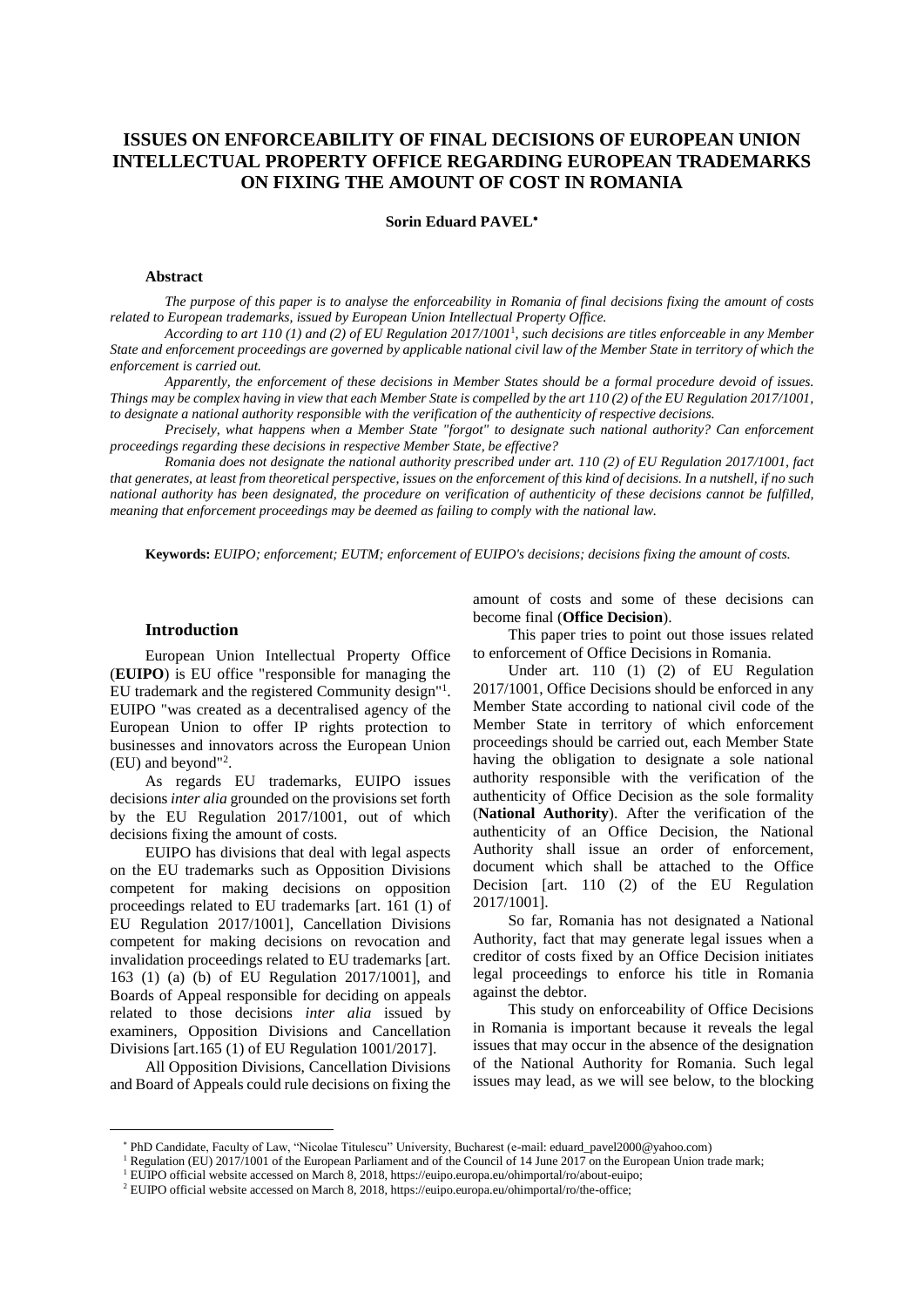of national enforcement proceedings initiated by the creditor before Romanian competent authorities.

In the absence of the designation of Romanian National Authority, the procedure whereby the authenticity of Office Decision should be verified according to art. 110 (2) of the Regulation 2017/1001, cannot be complied with, fact that may lead to the noncompliance with enforcement rules provided by the Romanian Civil Procedural Code (**RCPC**).

In this paper, we shall present the legal issues deriving from the application of enforcement rules provided by RCPC when a creditor tries to enforce an Office Decisions in Romania.

So far, we are not aware of a case whereby enforcement proceedings on Office Decisions have been blocked due to the non-compliance with the procedure related to the verification of authenticity of Office Decision, either because the enforcement was not necessary (debtor voluntary complied with the payment obligations set forth under Office Decision), or because such non-compliance has not been noticed by the Romanian authorities competent with enforcement proceedings

## **1. National Authorities designated by Member States, which are responsible with the verification of authenticity of Office Decisions**

As per the information provided by EUIPO official website, the following National Authorities have been designated so far: courts of first instance in Belgium<sup>3</sup>, the High Court in Ireland<sup>4</sup>, the Federal Patent Court (Bundespatentgericht) in Germany<sup>5</sup>, Industrial Property Office of the Slovak Republic in Slovakia<sup>6</sup>, the district courts (Bezirksgerichte) in Austria<sup>7</sup>, Danish Patent and Trademark Office in Denmark<sup>8</sup>, the *Institut national de la propriété industrielle* in France<sup>9</sup> , the district courts (Arrondissementsrechtbanken) in Netherlands<sup>10</sup>, the Secretary of State in United Kingdom of Great Britain and Northern Ireland<sup>11</sup>, Industrial Property Office in Czech Republic<sup>12</sup>, Estonian Patent Office in Estonia<sup>13</sup>, the Court of Appeal in Lithuania<sup>14</sup>.

The above outlook shows that Romania has not designated the National Authority, but also that our country is not the sole Member State which has failed to do so.

 $\overline{a}$ 

### **2. Legal aspects regarding enforcement procedure of Office Decisions in Romania**

As we mentioned above, the National Authority has the sole purpose to verify the authenticity of Office Decision at the request of concerned party (creditor), in which case, the National Authority shall release an order of enforcement appended to the Office Decision [art. 110 (2) of EU Regulation 2017/1001].

After obtaining this order of enforcement, the creditor could continue the enforcement proceedings by notifying national competent authorities from the Member State in the territory of which the enforcement should be carried out [art. 110 (3) of EU Regulation 2017/1001].

Considering above matters and the compulsory nature of the provision of art. 110 of EU Regulation 2017/1001, the verification of the authenticity of the Office Decision subject of enforcement in Romania, cannot be performed in the absence of the Romanian National Authority.

Under Romanian law, an EU enforceable title for which EU law does not regulate a preliminary procedure for the recognition in the Member State in which the enforcement should be carried out shall *de iure* be enforceable without any preliminary formality (art. 636 RCPL). This means that an Office Decision could be deemed enforceable title in Romania, after obtaining the enforcement order (that should have been issued by the National Authority) when the verification of the authenticity of Office Decision – procedure provided at art. 110 (2) of the EU Regulation 2017/1001, is ended.

The enforcement proceedings in Romania are carried out by a competent bailiff (**the Bailiff**) and a competent enforcement court (**the Enforcement Court**) at the creditor's written enforcement request which is registered by the Bailiff under a writ [art. 665 (1) RCPC].

After the registration of creditor's written enforcement request, the Bailiff notifies the Enforcement Court to grant the authorization for enforcing the title. The Bailiff's notification addressed to the Enforcement Court is accompanied by the following certified copies: creditor's written enforcement request, the title subject of enforcement, the writ under which the creditor's enforcement written request has been registered by the Bailiff, and the proof of payment of the prescribed stamp duty [art. 666(1) RCPC].

<sup>&</sup>lt;sup>3</sup> according to Communication No 3/07 of the President of EUIPO of March 13,2007;

<sup>4</sup> according to Communication No 1/07 of the President of EUIPO of February 2, 2007;

<sup>&</sup>lt;sup>5</sup> according to Communication No 3/05 of the President of EUIPO of April 26, 2005;

<sup>6</sup> according to Communication No 8/04 of the President of EUIPO of September 22, 2004;

<sup>7</sup> according to Communication No 1/04 of the President of EUIPO of February 11, 2004;

<sup>8</sup> according to Communication No 7/02 of the President of EUIPO of May 17, 2002;

<sup>&</sup>lt;sup>9</sup> according to Communication No 1/02 of the President of EUIPO of February 19, 2002;

<sup>&</sup>lt;sup>10</sup> according to Communication No 6/99 of the President of EUIPO of July 30, 1999; <sup>11</sup> according to Communication No 8/98 of the President of EUIPO of September 29, 1998;

<sup>&</sup>lt;sup>12</sup> according to Communication NoCOM 2/14 of the President of EUIPO of September 19, 2014;

<sup>&</sup>lt;sup>13</sup> according to Communication No 1/09 of the President of EUIPO of August 7, 2009;

<sup>&</sup>lt;sup>14</sup> according to Communication No1/2017 of the President of EUIPO of November 17, 2017;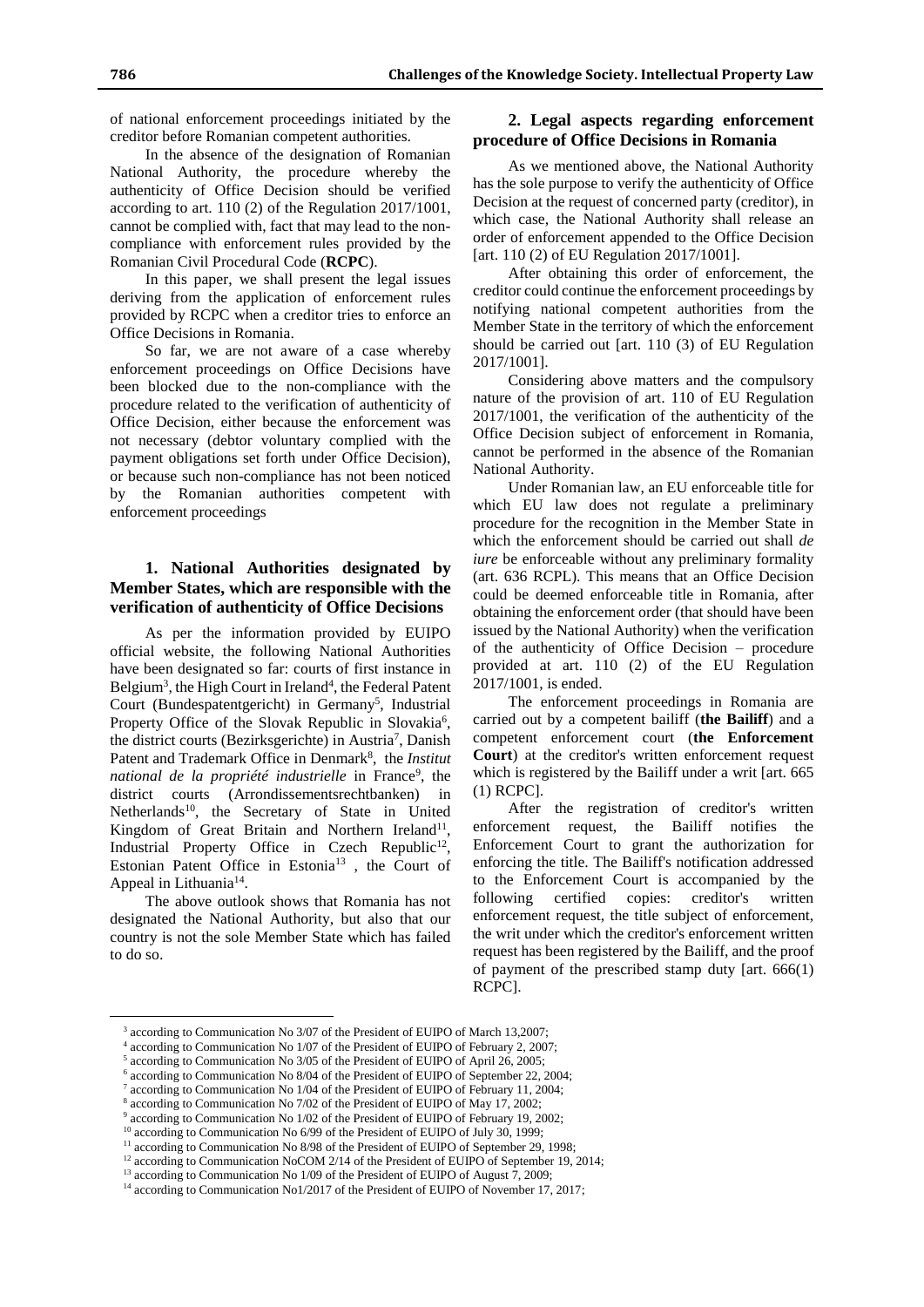The Bailiff's notification could be accepted by the Enforcement Court, in which case the latter issues the authorisation to enforce the title, or could be refused.

The Enforcement Court could refuse to grant the authorization for enforcing the title under specific conditions expressly provided by RCPC, namely:

- I. the creditor's enforcement request falls under the competence of another enforcement authority (e.g. other bailiff is competent with the enforcement) [art. 666 (5) (1) of RCPC];
- II. the title subject of enforcement does not constitute by law an enforceable title [art 666 (5)  $(2)$  of RCPC];
- III. the title subject of enforcement, other than court's decisions, does not comply with all formal conditions prescribed by the law or other requirements under specific cases provided by the law [art. 666 (5) (3) of RCPC];
- IV. the debt is not certain, of a fixed amount and due [art. 666(5) (4) of RCPC];
- V. the debtor enjoys immunity to enforcement due [art. 666(5) (5) of RCPC];
- VI. the title subject of enforcement contains provisions that cannot be enforced [art. 666(5) (6) of RCPC];
- VII. there are other restraints prescribed by the law [art. 666 (5) (7) of RCPC].

## **3. Consequences of the absence of enforcement order under proceedings of enforcement of Office Order in Romania**

### **3.1. The case when the Enforcement Court notices the absence of the enforcement order**

Since there is no National Authority designated for Romania, the procedure of verification of the authenticity of Office Decision provided under art. 110 (2) of the EU Regulation 2017/1001, cannot be performed and in consequence, the enforcement order cannot be obtained.

The absence of the enforcement order may be noticed by the Enforcement Court under proceedings whereby the Bailiff seeks to obtain the authorization for enforcement, in which case, the Enforcement Court shall find the provisions mentioned at point iii) of above section, applicable (Office Decision is not in compliance with formal requirements prescribed by the law) and shall refuse to grant the authorization for enforcement. Such refusal makes enforcement proceedings ineffective.

How can this legal impediment be overcome? There is no straight answer but only assumptions based on the interpretation of the law as follows:

a) The competence of Romanian National Authority is deemed to be taken over by the Enforcement Court

From the very beginning of proceedings when the Bailiff notifies the Enforcement Court to issue the authorization of enforcement, the Bailiff may additionally request the Enforcement Court to verify the authenticity of the Office Decision and to issue the enforcement order as provided under art. 110 (2) of EU Regulation 2017/1001. The Enforcement Court could be deemed as taking over the competence of the National Authority since the later has not been designated. However, this interpretation is arguable and may not be upheld due to the following reasons:

- I. provisions of art. 110 of EU Regulation 2017/1001 are mandatory for any Member State (including for Romania). The obligation to designate a single National Authority responsible with the verification of Office Decisions is expressly provided under article 110 (2), without any possibility for the Member States to derogate from these specific provisions. Because of these arguments, since the Enforcement Court has not been expressly designated by the Romanian state, it cannot be deemed to play the role of National Authority within the meaning of art. 110 (2) of EU Regulation 2017/1001;
- II. under RCPC, the Enforcement Court could be any of the Romanian courts of first instance in the jurisdiction of which the registered office/domicile of the debtor is located, except for those cases where the law provides otherwise. If the debtor does not have the domicile/registered office in Romania, the Enforcement Court is the Romanian court of first instance in the jurisdiction of which the registered office/domicile of the creditor is located, and if the latter is not in Romania, the Enforcement Court is the Romanian court of first instance in the jurisdiction of which the registered office of the Bailiff vested by the creditor is located [art. 651 (1) RCPC]. Thus, the Enforcement Court is actually "a series" of Romanian first instance courts and not a single court, therefore the interpretation whereby the Enforcement Court has the competence of the National Authority as the latter is defined under art. 110 (2) of EU Regulation 2017/1001, does not comply with the express provisions of the EU Regulation 2017/1001 whereby Member States are compelled to designate a single authority the contact details of which should, according to the same art. 110 (2), be communicated to EUIPO, the Court of Justice of European Union (**CJEU**) and to the European Commission.

b) The Enforcement Court is deemed to not have the competence of the National Authority

The Enforcement Court may deem the Office Decision unenforceable because it fails to comply with the formal requirements stipulated under art. 110 (2) of EU Regulation 2017/1001 (there is no enforcement order issued by the Romanian National Authority), in which case, the Enforcement Court shall not issue the authorization for enforcement requested by the Bailiff. Under this circumstance, the creditor cannot recover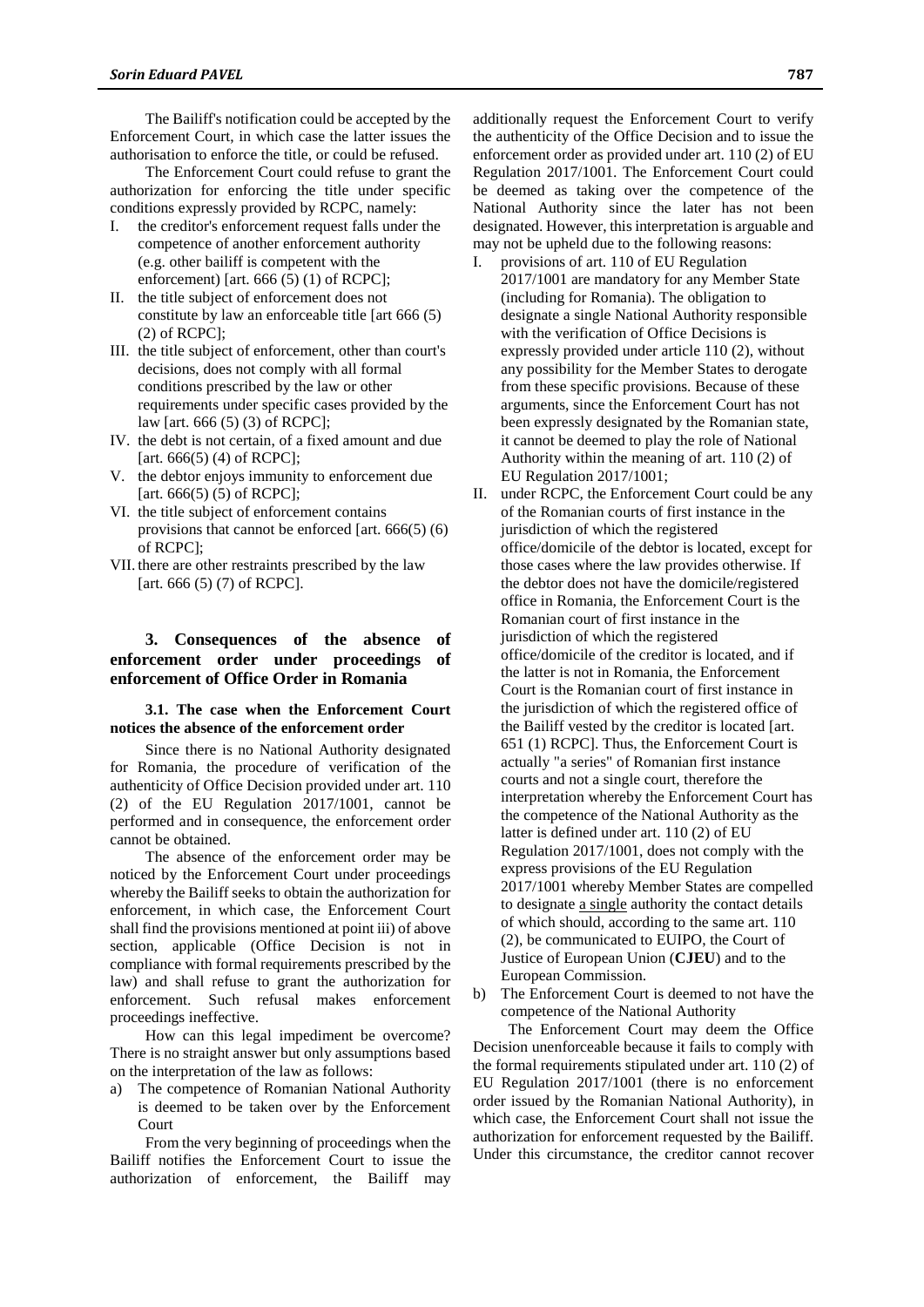the costs owed by the debtor, which is ascertained in the Office Decision.

How can the creditor enforce his rights if the debtor refuses to pay the costs having in view that the enforcement proceedings are blocked because Romania has not designated the National Authority? A solution might be an action in tort against the debtor on the legal grounds of civil liability stipulated by the Romanian Civil Code (**RCC**).

RCC provides the obligation of any person to refrain from bringing prejudice to the rights and legitimate interests of others [art. 1349 (1) of RCC].

Furthermore, the person who commits an illicit act is compelled to repair the caused prejudice also when this prejudice is a result of the infringement of the interest of the other person, if the interest is lawful, serious and, by way of its manifestation, the interest creates the appearance of a subjective right [art. 1359 of RCC].

The conduct whereby the debtor refuses to indemnify the creditor with those costs ascertained in the Office Decision, may be deemed having an illicit nature, in which case, civil liability provided by RCC may apply. Under these circumstances, the creditor may request the Romanian competent court to compel the debtor to pay the amount of costs ascertained in the Office Decision.

In order for the action in tort to be successful the creditor should demonstrate to the court the elements of the civil liability, namely: the prejudice, the illicit act, the relationship of causality between the prejudice and the illicit act and the guilt of the debtor. Failure to prove one of these elements leads to the rejection of the action.

In the case at hand, the debtor could defend himself by invoking that the amount of costs ascertained under Office Decisions represents in fact court expenses and not a prejudice in the meaning of civil liability legal provisions, thus these costs should be recovered under enforcement proceedings and not by way of an action in tort. The creditor could contest this claim by invoking that the debt ascertained under Office Decision has the nature of a prejudice within the meaning of art. 1349 (1) of RCC, since the recovery of this debt is not possible under enforcement proceedings due to the fact that Romanian state has not designated the National Authority.

### **3.2. The case when the Enforcement Court not notice the absence of the enforcement order**

After the Enforcement Court grants the enforcement authorization for the Office Decision, without notice the legal aspect raised by the absence of enforcement order that should have been issued by the National Authority, the Bailiff proceeds to enforce the respective Office Decision against the debtor.

The Bailiff shall communicate the debtor (i) a copy of the Enforcement Court's decision whereby the enforcement of Office Decision has been authorised by the Enforcement Court, (ii) a copy of the Office Decision certified by the Bailiff and (iii) a notice to perform if the law does not provide otherwise [art. 667 (1) of RCPC].

Against the enforcement acts performed by the Bailiff, the debtor could file a contestation with the competent court which is actually the Enforcement Court within 15 days as of the date of receipt of the Bailiff's notice to perform, together with corresponding documents (certified copy of the Enforcement Court's Decision attesting the authorization of enforcement, certified copy of the Office Decision) [art. 715 of RCPC].

Having in view the mandatory legal provisions that should be complied with by an Office Decision to become enforceable, we consider that the debtor could successfully challenge the enforceability of the Office Decision claiming the absence of the enforcement order that should have been issued by the National Authority under the procedure set forth by art. 110 (2) of the EU Regulation 2017/1001. Thus, the debtor could request the Enforcement Court to cancel the enforcement title since the Office Decision does not comply with the formal requirements requested by the law [art. 666 (5) (3) of RCPC].

#### **Conclusions**

The failure by Romania to designate the National Authority risks to prejudice the rights of the creditors attested under Office Decisions because it creates a legislative vacuum that may impede the enforcement of these rights.

As a top priority, Romania should "fill out" this legislative vacuum with appropriate legal provisions, designating the National Authority responsible with the verification of the authenticity of Office Decision as it is provided under art. 110 (2) of EU Regulation 2017/1001.

Until this measure is taken, in order to secure creditors' rights ascertained by Office Decisions, the Romanian judicial authority should agree with the solution according to which, in the absence of a National Authority, the competence to verify the authenticity of an Office Decisions as provided under art 110 (2) of EU Regulation, vests with the Enforcement Court. Such interpretation is in accordance with the constitutional provisions whereby in case of conflict between a national rule and an EU compulsory rule, the latter shall prevail [art. 148 (2) of the Constitution of Romania]. Moreover, among other Romanian authorities, the Romanian judicial authority has to ensure (i) the compliance with the obligations resulted from the agreement on accession to European Union and (ii) the priority of EU law [art.148 (4) of the Constitution of Romania]. Having in view these matters, the Romanian judicial authority must admit that under EU Regulation 2017/1001, creditors' rights ascertained under Office Decision are to be enforced and the right to enforce cannot be devoid of effects due to the gap in the Romanian legislation generated by the